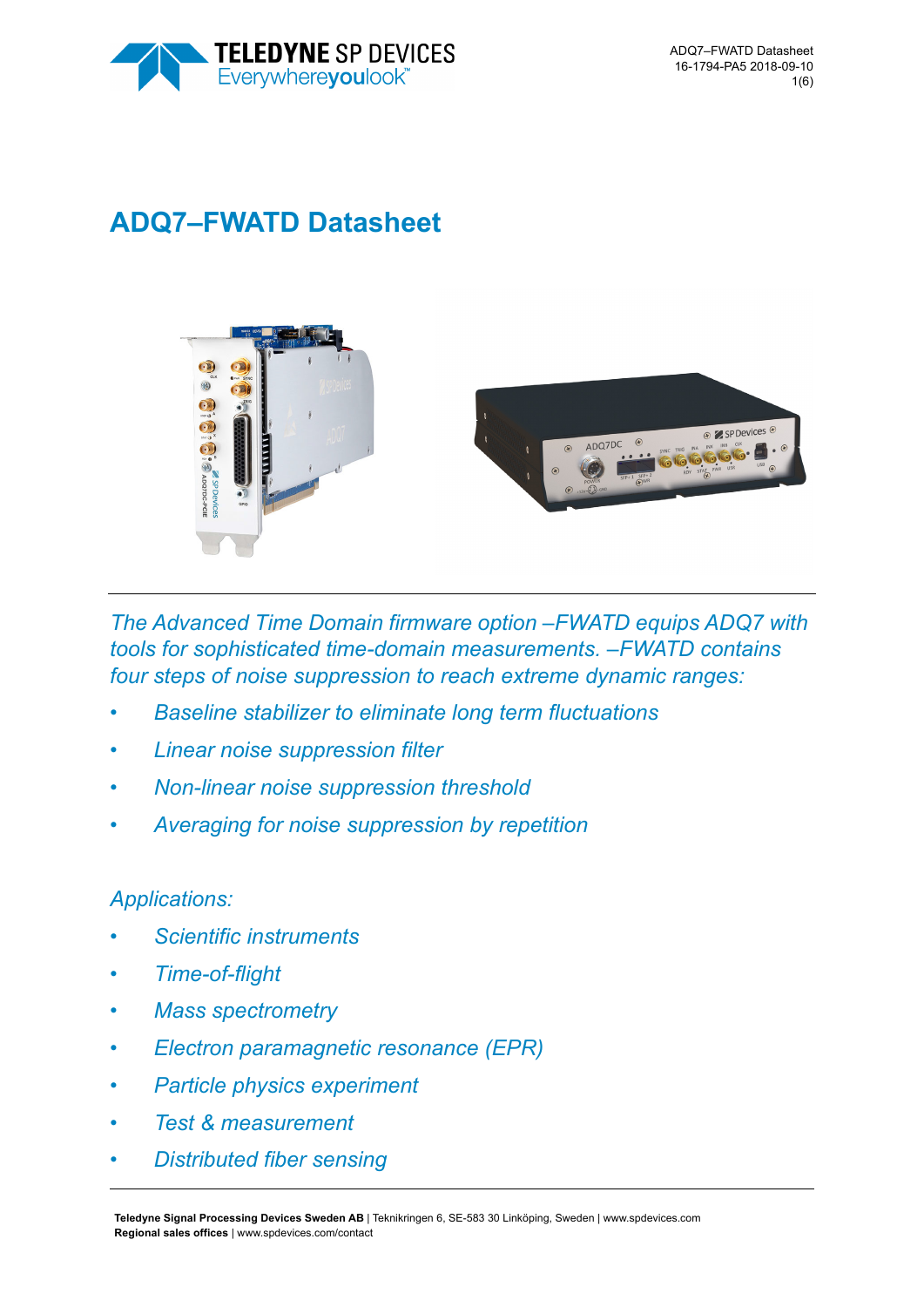

# **ADQ7–FWATD Datasheet**

### **Features**

- 1 or 2 analog channels
- 10 or 5 GSPS per channel
- 14 bits vertical resolution
- External, internal, and SW trigger
- Bandwidth control filter
- Multi-unit synchronization
- Seamless streaming
- Safe scaled WFA for up to 262 144 records
- Record length up to 200 us

## **Advantages**

- Advanced analog front-end, trigger functions, and high sampling rates for meeting systems requirements.
- Efficient utilization of dynamic rage with an optional DC-offset.
- Signal conditioning through general FIR filter for noise reduction.
- Highly accurate and stable baseline provided for pulse applications.
- Threshold function to improve spares pulses.
- Data rate reduction through accumulation of records in the FPGA.
- SP Devices' design services are available for fast integration to lower time-to-market.

# **Applications**

- Big Physics
- Time-of-flight
- Scientific instruments
- LIDAR
- RADAR
- Neutron time-of-flight

–FWATD is available for these ADQ7 modes: ADQ7DC two-channel ADQ7DC one-channel

–FWATD is available for form factors: PCIe 10 GbE PXIe  $USB3.0$ Micro-TCA.4

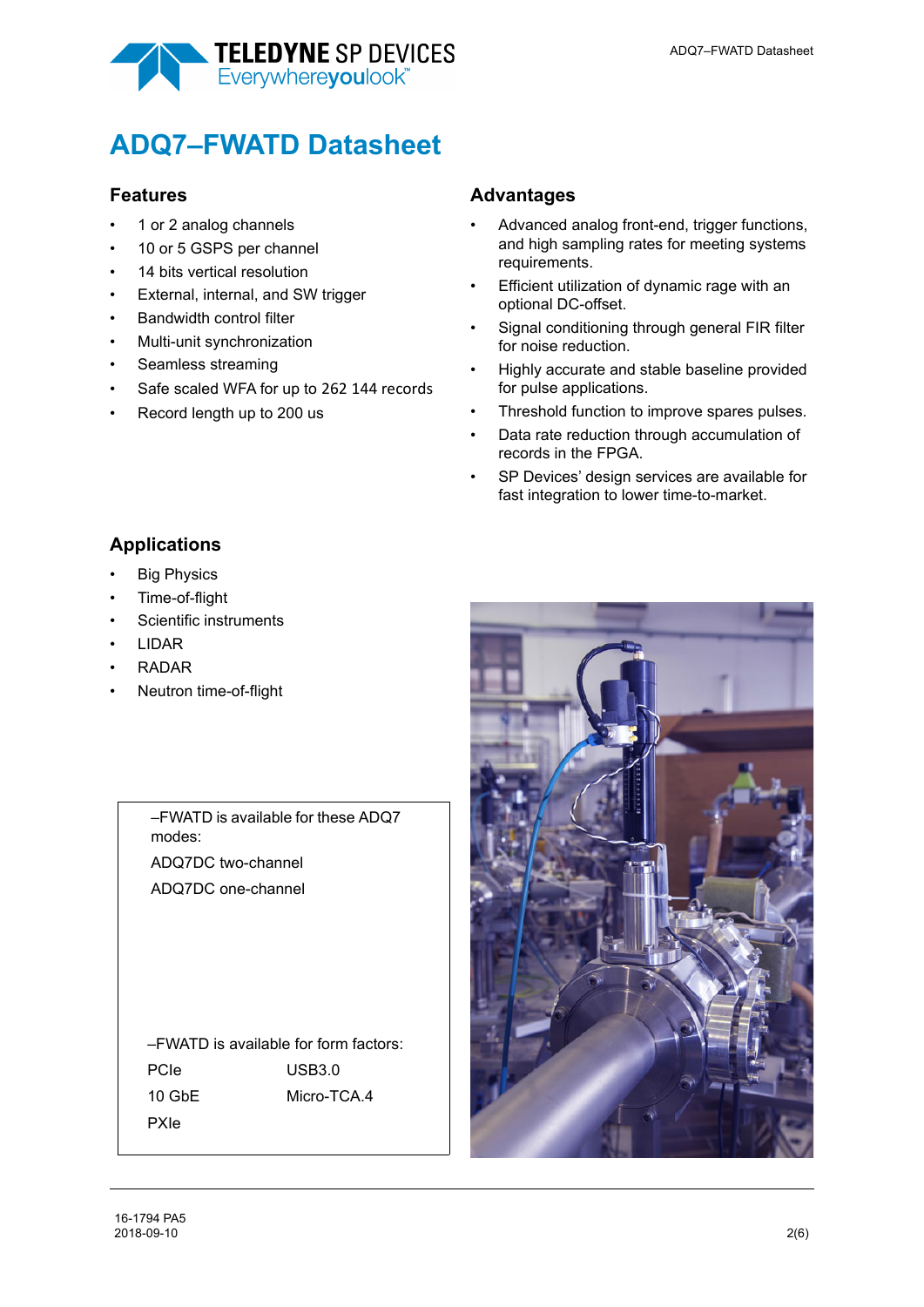

# **Functional summary**

The purpose of the –FWATD firmware option is to enhance signal to noise ratio in a pulse application measurement. The firmware contains four levels of noise suppression; baseline stabilization; linear filtering; non-linear threshold; and waveform averaging.

In an ADQ7 with several channels, there is one – FWATD unit per channel. They operate synchronously with the same settings on waveform size and number of accumulations. The filter and threshold properties are individual per channel.

For a high-level block diagram with the main functionality, see **[Figure 1](#page-2-0)**. The firmware consist of two parts; signal conditioning and accumulation. The signal conditioning contains baseline correction, filtering and threshold.

The accumulation finally accumulates records to reduce random noise.

Since the acquisition is dead-time free, the user has the freedom to continue accumulation in the user application, making the number of accumulations unlimited.

The baseline stabilizer gives a controlled reference level to enable accurate threshold. The DBS also reduce pattern noise from the digitizer.

Sampling at 10 GSPS means that the noise is in the band DC – 5 GHz. The signal however is in the band  $DC - 3$  GHz due to the analog bandwidth limitation in the front-end. The general digital FIR filter can thus reduce the noise by a little over 2 dB without affecting the wanted signal.

The accumulator has a maximum length in number of samples. To increase the maximum available time measure, the sample skip is used.

The threshold function contains a filter in the threshold selection, which means that outliers from noise can be suppressed and not pass the threshold. This also increases the SNR.



<span id="page-2-0"></span>**Figure 1: Block diagram of the main functionality of –FWATD.**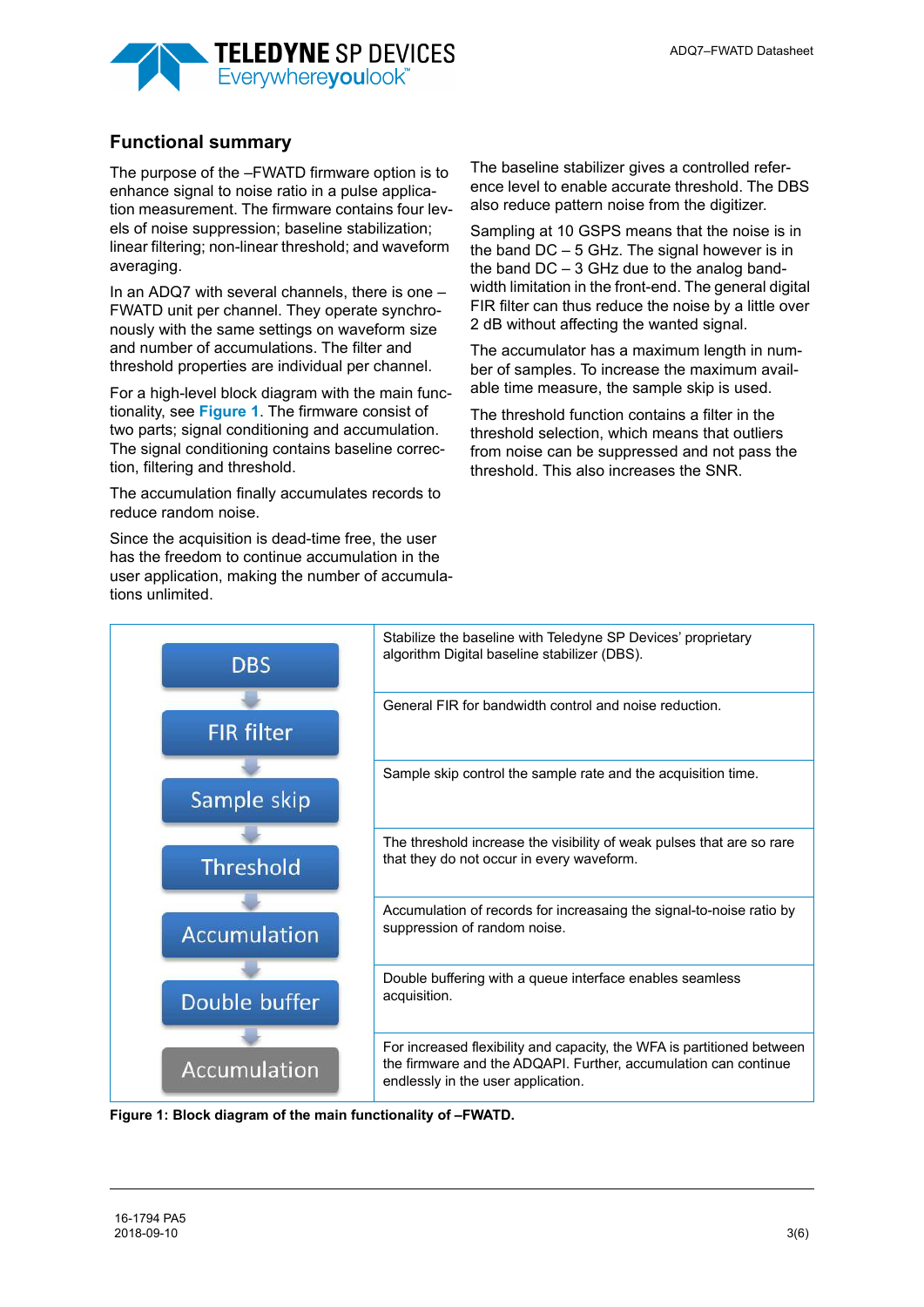

# **Table 1: Triggers Settings**

|                               | -FWATD     |          |                |            |                |  |  |  |
|-------------------------------|------------|----------|----------------|------------|----------------|--|--|--|
|                               | <b>MIN</b> |          | <b>TYPICAL</b> | <b>MAX</b> | <b>DEFAULT</b> |  |  |  |
| <b>Trigger general</b>        |            |          |                |            |                |  |  |  |
| Pre-trigger                   | [Samples]  | $\Omega$ |                | 16 000     | 0              |  |  |  |
| Trigger delay                 | [Samples]  | 0        | 0              | $2^{32}$   | 0              |  |  |  |
| Rearm time                    | [ns]       |          |                | 32         |                |  |  |  |
| <b>Eternal trigger (TRIG)</b> |            |          |                |            |                |  |  |  |
| Rime resolution               | [ps]       |          |                | 50         |                |  |  |  |
| Internal trigger              |            |          |                |            |                |  |  |  |
| Trigger period                | [Samples]  | 0        |                | $2^{32}$   |                |  |  |  |

#### **Table 2: Definitions and acronyms**

|                    | <b>DEFINITION</b>                                         | <b>COMMENT</b>                      |  |  |  |  |  |
|--------------------|-----------------------------------------------------------|-------------------------------------|--|--|--|--|--|
| <b>Acronyms</b>    |                                                           |                                     |  |  |  |  |  |
| <b>DBS</b>         | Digital baseline stabilizer                               | Teledyne SP Devices' proprietary IP |  |  |  |  |  |
| <b>ADC</b>         | Analog-to-digital converter                               |                                     |  |  |  |  |  |
| <b>API</b>         | Application programming interface                         |                                     |  |  |  |  |  |
| <b>FWATD</b>       | Firmware for Teledyne SP Devices<br>digitizers.           |                                     |  |  |  |  |  |
| <b>FIR</b>         | Finite Impulse Response                                   |                                     |  |  |  |  |  |
| <b>MSPS</b>        | 10 <sup>6</sup> samples per second                        |                                     |  |  |  |  |  |
| <b>GSPS</b>        | 10 <sup>9</sup> samples per second                        |                                     |  |  |  |  |  |
| <b>WFA</b>         | Waveform Accumulator/Accumulation                         |                                     |  |  |  |  |  |
| <b>SDK</b>         | Software development kit                                  |                                     |  |  |  |  |  |
| <b>Definitions</b> |                                                           |                                     |  |  |  |  |  |
| Header             | Information about the record.                             |                                     |  |  |  |  |  |
| Pulse              | The samples between a trigger event and a<br>reset event. |                                     |  |  |  |  |  |
| Record             | A set of data belonging to a trigger                      | The data is set consecutive samples |  |  |  |  |  |
| waveform           | A set of data belonging to a trigger                      | Same as a record.                   |  |  |  |  |  |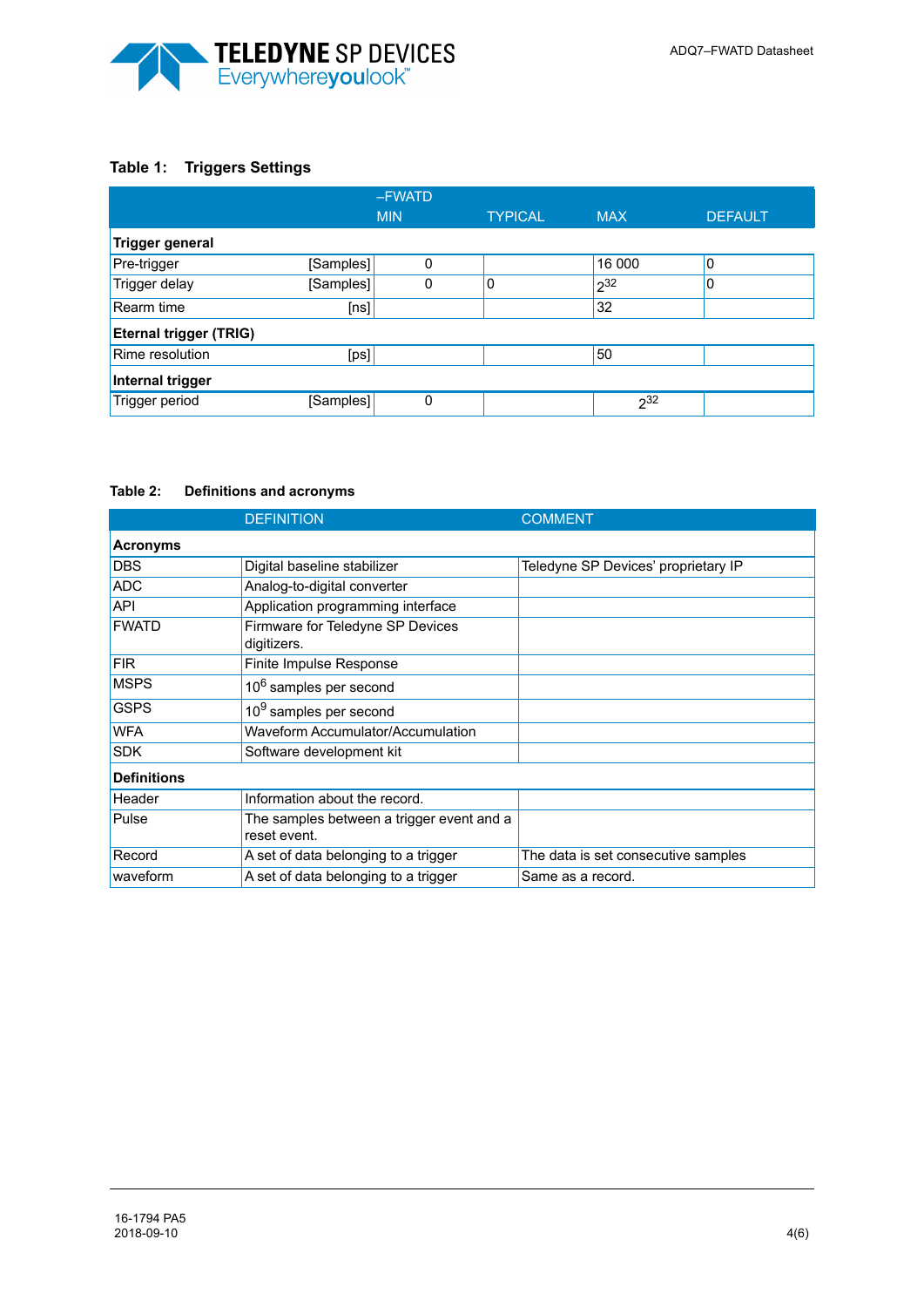

# **Software support**

The –FWATD is supported by Windows and a number of Linux distributions. For a detailed list of operating systems, see (15-1494). The software development kit (SDK) contains the ADQAPI, drivers, examples and documentation.

## **Ordering information**

The –FWATD can either be ordered together with an ADQ7, or separately, for loading into an existing unit. The –FWATD is delivered in two versions, one for operation in 5 GSPS dual channel mode

#### **Table 3: Settings**

and one for operation in 10 GSPS single channel mode.

### **Technical data**

Note that the 14-bit ADQ7 digitizer uses an MSBaligned 16 bits data representation. The digital signal processing, for example DBS, will affect also the 2 LSBs making them non-zero. For the general specification of the ADQ7 digitizer, please refer to the ADQ7 datasheet (16-1692). Specification, definition and acronyms are listed in

|                                | -FWATD    |              |                   |                      |                     |  |
|--------------------------------|-----------|--------------|-------------------|----------------------|---------------------|--|
|                                |           | <b>MIN</b>   | <b>TYPICAL</b>    | <b>MAX</b>           | <b>DEFAULT</b>      |  |
| Data path Filter               |           |              |                   |                      |                     |  |
| <b>Filter length</b>           |           |              | 17                |                      |                     |  |
| Filter coefficients            |           | $-2$         | 0                 | $2 - 2 - 14$         | 0, center tap = $1$ |  |
| Filter coefficients resolution |           |              | $2^{-14}$         |                      |                     |  |
| <b>Threshold Filter</b>        |           |              |                   |                      |                     |  |
| <b>Filter length</b>           |           |              | 17                |                      |                     |  |
| <b>Filter coefficients</b>     |           | $-2$         | 0                 | $2 - 2 - 14$         | 0, center tap = $1$ |  |
| Filter coefficients resolution |           |              | $2^{-14}$         |                      |                     |  |
| <b>WFA</b>                     |           |              |                   |                      |                     |  |
| Number of accumulations        |           | $\mathbf{1}$ |                   | 262 144 <sup>1</sup> |                     |  |
| Dead time waveform             | [ns]      |              |                   | 32                   |                     |  |
| Dead time accumulation         | [ns]      |              |                   | $\overline{32}$      |                     |  |
| Waveform length                | [µs]      | 0.0032       |                   | 200                  |                     |  |
| Length setting granularity     | [Samples] | 32           |                   |                      |                     |  |
| WFA 1-channel (10 GSPS)        |           |              |                   |                      |                     |  |
| Waveform length                | [Samples] | 32           |                   | 2 097 152            |                     |  |
| Length granularity             | [Samples] | 32           |                   |                      |                     |  |
| WFA 2-channel (5 GSPS)         |           |              |                   |                      |                     |  |
| Waveform length                | [Samples] | 16           |                   | 1 048 576            |                     |  |
| Length granularity             | [Samples] | 16           |                   |                      |                     |  |
| <b>Registers</b>               |           |              |                   |                      |                     |  |
| <b>DC-offset level</b>         | [codes]   | $-32768$     | $+/- 26000$       | $+32767$             | $\mathbf 0$         |  |
| DBS target                     | [codes]   | $-32768$     | $+/- 26000$       | +32767               | $\mathbf 0$         |  |
| <b>Threshold level</b>         | [codes]   | $-32768$     | $+/- 26000 -/+ T$ | +32767               | $\mathbf 0$         |  |
| Reference level                | [codes]   | $-32768$     | $+/- 26000$       | +32767               | $\mathbf{0}$        |  |
| <b>DBS</b>                     |           |              |                   |                      |                     |  |
| <b>DC-offset level</b>         | [codes]   | $-32768$     | $+/- 26000$       | $+32767$             | $\mathbf 0$         |  |
| DBS target                     | [codes]   | $-32768$     | $+/- 26000$       | +32767               | $\mathbf 0$         |  |
| <b>DBS</b> accuracy            | [bits]    |              | 22                |                      |                     |  |
| DBS update rate                | [kHz]     |              | 1                 |                      | $\mathbf 0$         |  |

1. Guaranteed safe scaling (32-bit accumulator).